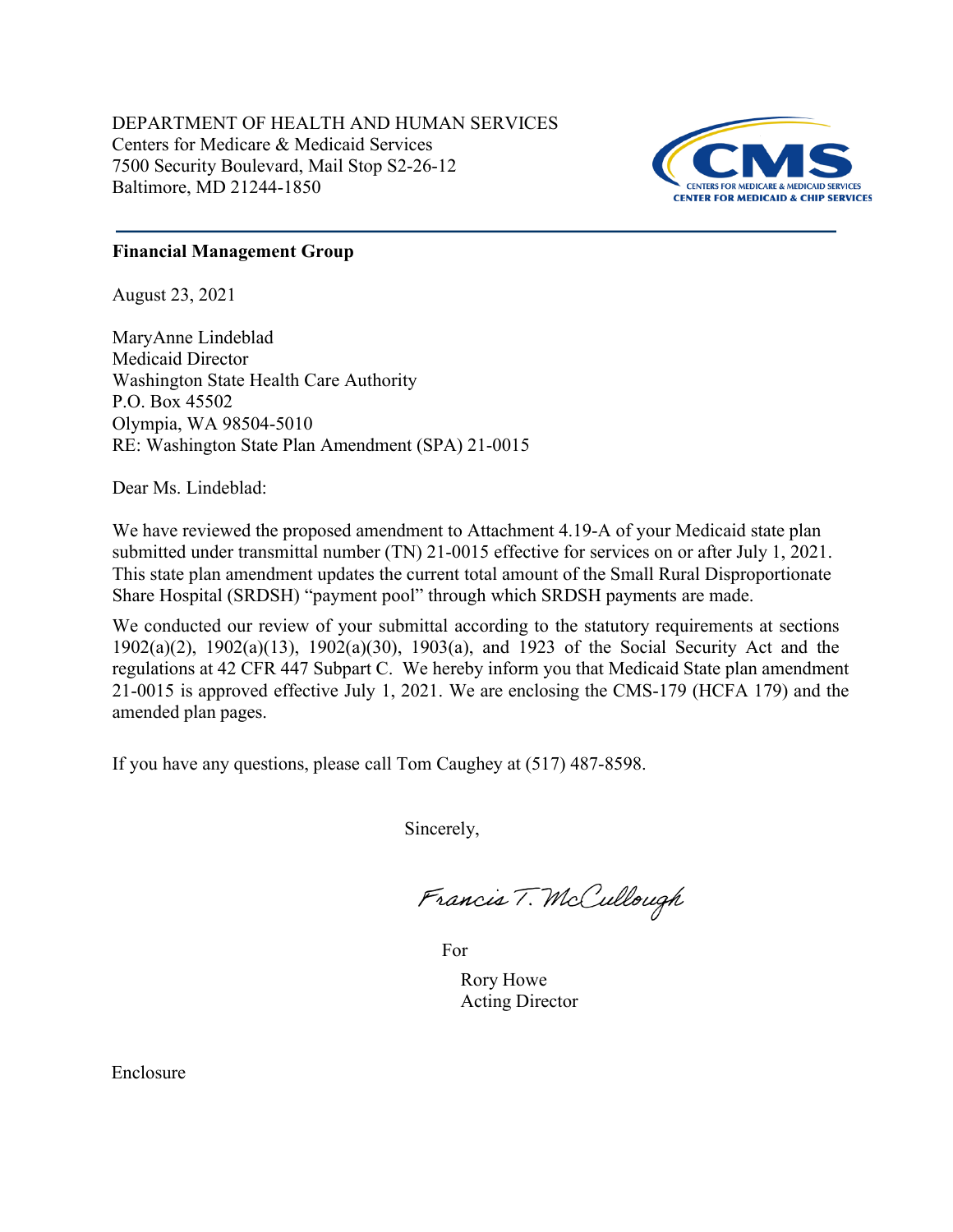| DEPARTMENT OF HEALTH AND HUMAN SERVICES<br>HEALTH CARE FINANCING ADMINISTRATION                                                                                        |                                                                                 | <b>FORM APPROVED</b><br>OMB NO. 0938-0193 |
|------------------------------------------------------------------------------------------------------------------------------------------------------------------------|---------------------------------------------------------------------------------|-------------------------------------------|
| <b>TRANSMITTAL AND NOTICE OF APPROVAL OF</b><br><b>STATE PLAN MATERIAL</b>                                                                                             | 1. TRANSMITTAL NUMBER:<br>21-0015                                               | 2. STATE<br>Washington                    |
| <b>FOR: HEALTH CARE FINANCING ADMINISTRATION</b>                                                                                                                       | 3. PROGRAM IDENTIFICATION: TITLE XIX OF THE<br>SOCIAL SECURITY ACT (MEDICAID)   |                                           |
| TO: REGIONAL ADMINISTRATOR<br>HEALTH CARE FINANCING ADMINISTRATION<br>DEPARTMENT OF HEALTH AND HUMAN SERVICES                                                          | 4. PROPOSED EFFECTIVE DATE<br>July 1, 2021                                      |                                           |
| 5. TYPE OF PLAN MATERIAL (Check One):                                                                                                                                  |                                                                                 |                                           |
| NEW STATE PLAN                                                                                                                                                         | AMENDMENT TO BE CONSIDERED AS NEW PLAN                                          | $\times$ AMENDMENT                        |
| COMPLETE BLOCKS 6 THRU 10 IF THIS IS AN AMENDMENT (Separate Transmittal for each amendment)                                                                            |                                                                                 |                                           |
| 6. FEDERAL STATUTE/REGULATION CITATION:<br>$1902(a)$ of the Social Security Act                                                                                        | 7. FEDERAL BUDGET IMPACT:<br>a. FFY 2021 \$0<br>b. FFY 2022 \$0                 |                                           |
| 8. PAGE NUMBER OF THE PLAN SECTION OR ATTACHMENT:                                                                                                                      | 9. PAGE NUMBER OF THE SUPERSEDED PLAN SECTION<br>OR ATTACHMENT (If Applicable): |                                           |
| Attachment 4.19-A Part 1 page 54                                                                                                                                       | Attachment 4.19-A Part 1 page 54                                                |                                           |
| 10. SUBJECT OF AMENDMENT:<br><b>Small Rural Disproportionate Share Hospital Rate</b>                                                                                   |                                                                                 |                                           |
| 11. GOVERNOR'S REVIEW (Check One):<br>GOVERNOR'S OFFICE REPORTED NO COMMENT<br>COMMENTS OF GOVERNOR'S OFFICE ENCLOSED<br>NO REPLY RECEIVED WITHIN 45 DAYS OF SUBMITTAL | $\boxtimes$ OTHER, AS SPECIFIED: Exempt                                         |                                           |
| 12. SIGNATURE OF STATE AGENCY OFFICIAL:                                                                                                                                | 16. RETURN TO:                                                                  |                                           |
| Mary Clune Swolelland                                                                                                                                                  | Ann Myers                                                                       |                                           |
| 13. TYPED NAME:                                                                                                                                                        | <b>Rules and Publications</b>                                                   |                                           |
| MaryAnne Lindeblad                                                                                                                                                     | Division of Legal Services                                                      |                                           |
| 14. TITLE:                                                                                                                                                             | Health Care Authority                                                           |                                           |
| Medicaid Director                                                                                                                                                      | 626 8 <sup>th</sup> Ave SE, MS: 42716                                           |                                           |
| 15. DATE SUBMITTED:                                                                                                                                                    | Olympia, WA 98504-2716                                                          |                                           |
| 6/10/2021                                                                                                                                                              |                                                                                 |                                           |
| 17. DATE RECEIVED:                                                                                                                                                     | FOR REGIONAL OFFICE USE ONLY<br>18. DATE APPROVED:                              |                                           |
| June 10, 2021                                                                                                                                                          | August 23, 2021                                                                 |                                           |
| PLAN APPROVED - ONE COPY ATTACHED                                                                                                                                      |                                                                                 |                                           |
| 19. EFFECTIVE DATE OF APPROVED MATERIAL:                                                                                                                               | 20. SIGNATURE OF REGIONAL OFFICIAL:                                             |                                           |
| July 1, 2021                                                                                                                                                           | rancis 1. McCullough                                                            | For                                       |
| 21. TYPED NAME:<br>Rory Howe                                                                                                                                           | 22. TITLE:<br>Acting Director, Financial Management Group                       |                                           |
| 23. REMARKS:                                                                                                                                                           |                                                                                 |                                           |